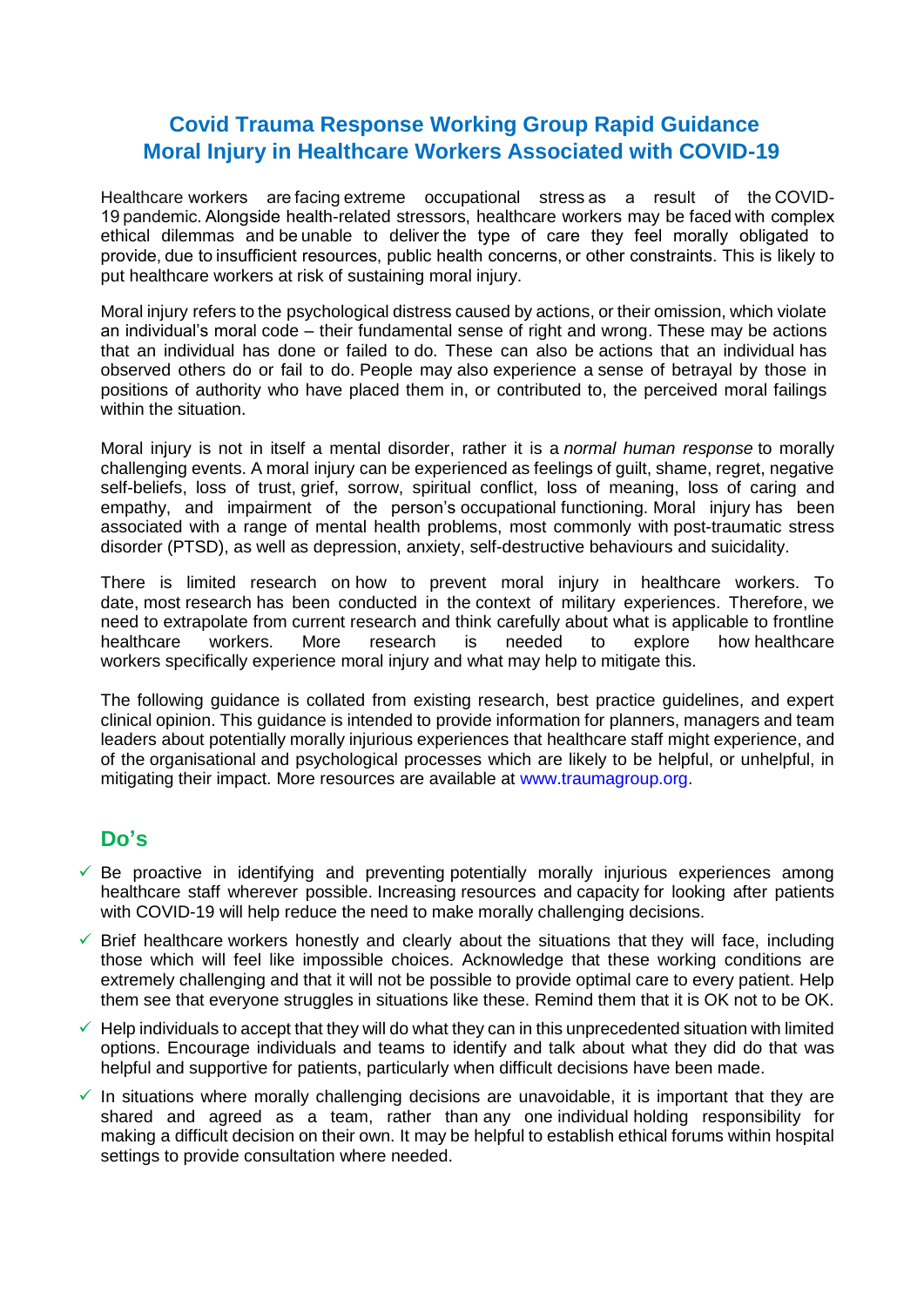- $\checkmark$  Encourage staff to seek social support both within and outside of their occupational setting. Social support is a key buffer to moral injury, but those suffering from moral injury can be reluctant to utilise social supports. It is important to ensure social support is ongoing.
- $\checkmark$  Routine organisational support for healthcare workers should be put in place. This includes ensuring that there is some protected time at the end of the handover to allow staff to talk about their experiences if they wish. Within this, healthcare workers should be given regular opportunities to discuss the difficult moral and ethical dilemmas they are facing and how they feel about them.
- $\checkmark$  Actively monitor staff both during and after the acute crisis. Make use of informal support from team members, managers, chaplains and peers. When people's needs are greater, professional mental health help should be sought rapidly. Consider "buddying up" junior members of staff with more senior members.
- $\checkmark$  Managers and team leaders should also be provided with support, especially as they may be required to take some of the burden of the most difficult decision-making.
- $\checkmark$  There is some emerging evidence that treatment within a trauma-focused cognitivebehavioural therapy (CBT) framework, such as adaptive disclosure, cognitive processing therapy, schema therapy, and compassion-focused therapy, may be helpful in treating military personnel affected by moral injury. However, research is needed to understand whether these treatments are also helpful for healthcare workers, and so they should be used with caution.

## **Don'ts**

- Standard first line unmodified clinical interventions for PTSD may be unlikely to resolve experiences of moral injury, and will require adaptation. Some PTSD treatments, such as unmodified prolonged exposure, could potentially cause additional harm.
- Single session "psychological debriefing" approaches, delivered either to an individual or a group should not be used as they are unlikely to be helpful, and may be harmful.
- **x** Staff should not be mandated to talk about their emotions if they do not want to, but rather be given opportunities if they so choose.

# **Guidance Authors**

Dr. Talya Greene, University College London and University of Haifa Maya Khera, Traumatic Stress Clinic Camden & Islington NHS Foundation Trust Louisa Jagmetti, University College London Amy Campbell, University College London Elizabeth Hardcastle, University College London Dr. Jo Billings, University College London Dr. Sharif El-Leithy, Trust Traumatic Stress Service South West London & St George's Mental Health NHS Trust Dr. Deborah Lee, Traumatic Stress Service Berkshire Healthcare NHS Foundation Trust and University College London Dr. Dominic Murphy, IOPPN, King's College London and Combat Stress Dr. Mary Robertson, Traumatic Stress Clinic, Camden & Islington NHS Foundation Trust Prof. Chris Brewin, University College London Dr. Michael Bloomfield, University College London, Traumatic Stress Clinic, Camden & Islington NHS Foundation Trust, and UCLH NHS Trust